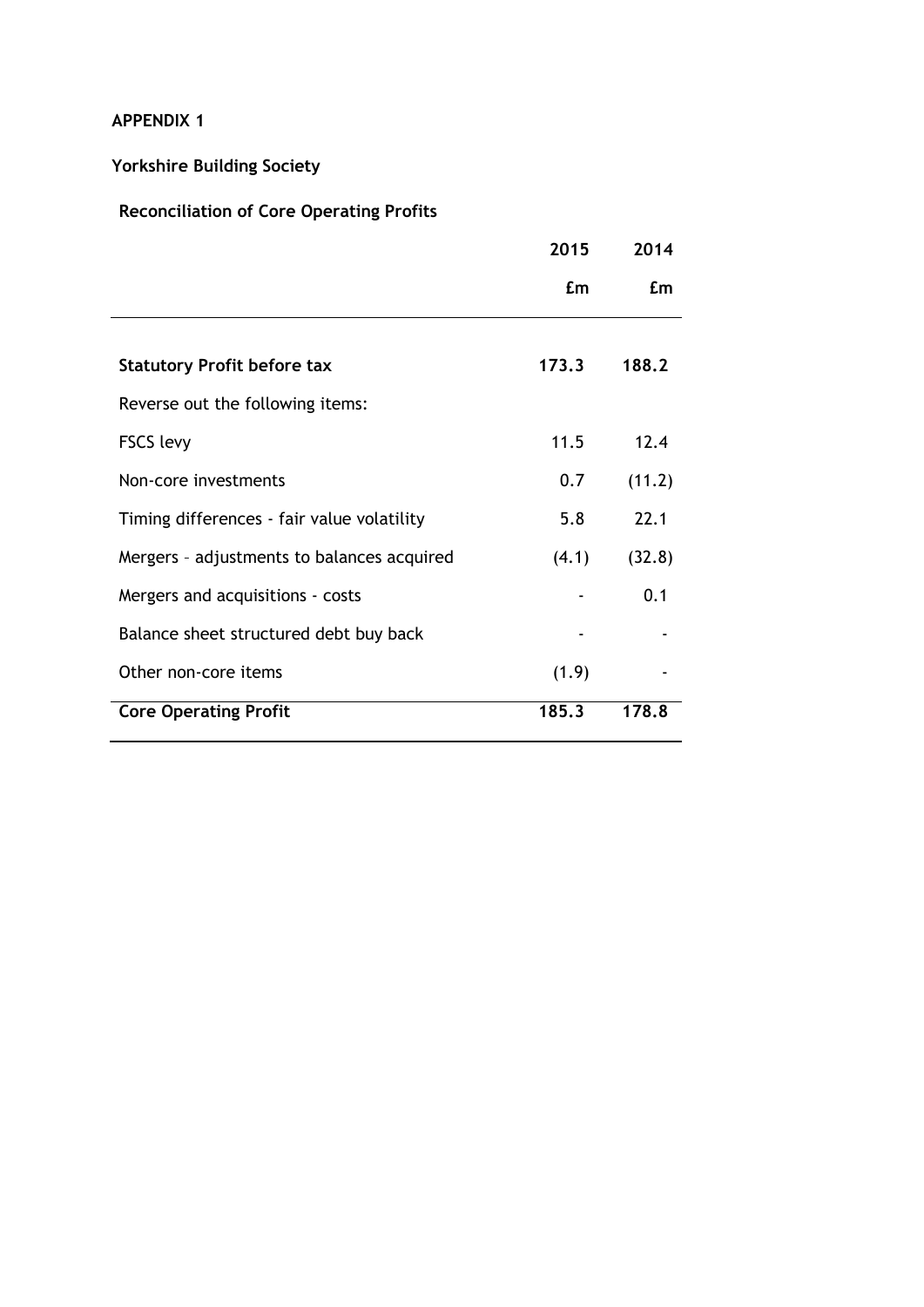# **Yorkshire Building Society**

### **Group Income Statement for the year ended 31 December**

|                                       | 2015    | 2014    |
|---------------------------------------|---------|---------|
|                                       | £m      | £m      |
| Net interest income                   | 534.6   | 549.2   |
| Other income and charges              | 18.0    | 25.6    |
| Net losses from fair value volatility | (6.5)   | (10.9)  |
| Net realised profits                  | 2.1     | 1.3     |
|                                       | 548.2   | 565.2   |
| Administrative expenses               | (346.1) | (331.0) |
| Operating profit before provisions    | 202.1   | 234.2   |
| <b>Provisions</b>                     | (28.8)  | (46.0)  |
| Profit before tax                     | 173.3   | 188.2   |
| <b>Taxation</b>                       | (34.8)  | (40.8)  |
| Profit for the period                 | 138.5   | 147.4   |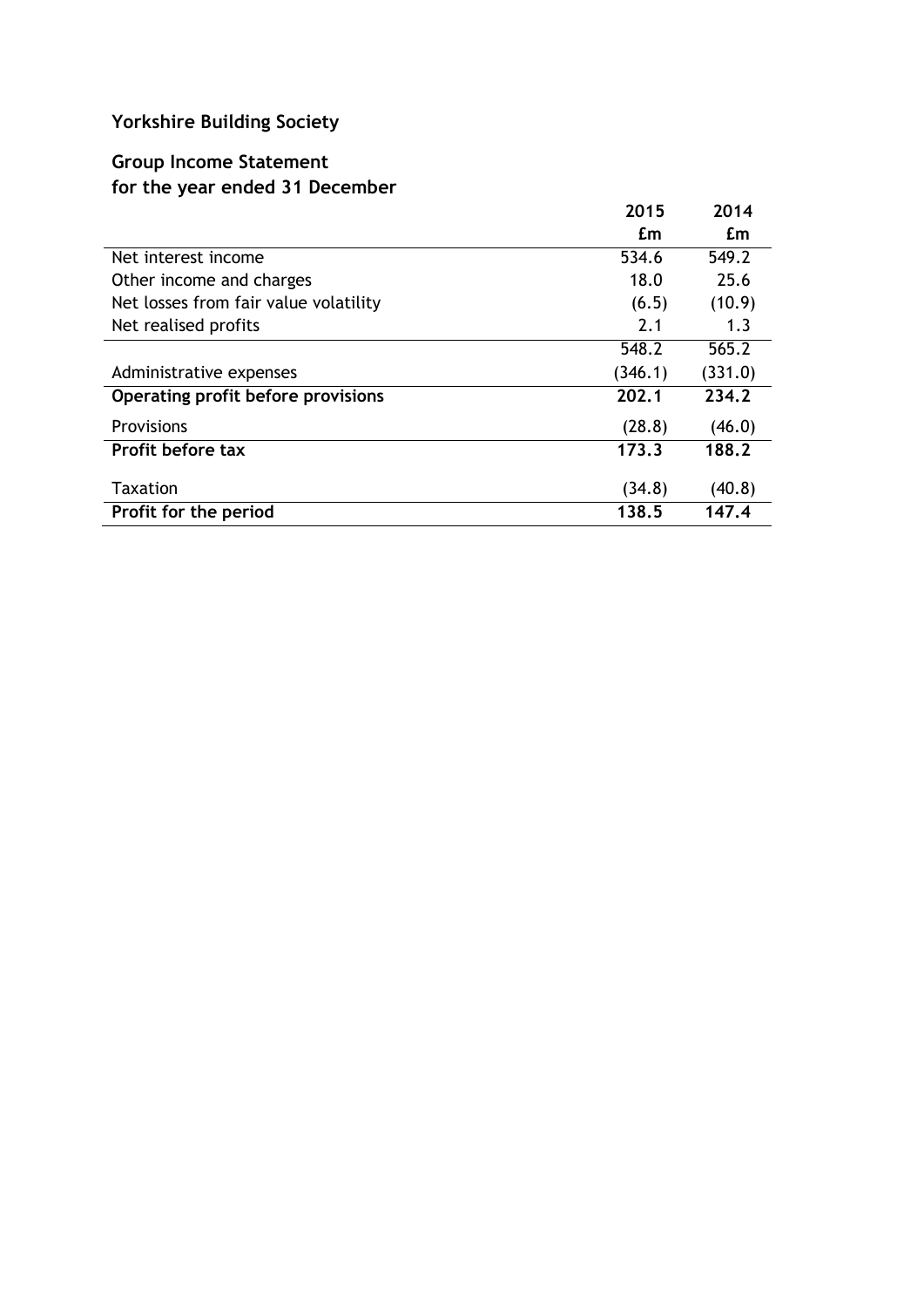## **Yorkshire Building Society**

### **Group Statement of Comprehensive Income for the year ended 31 December**

|                                                                               | 2015<br>£m | 2014<br>£m |
|-------------------------------------------------------------------------------|------------|------------|
| Net profit                                                                    | 138.5      | 147.4      |
| Items that may subsequently be reclassified to profit and                     |            |            |
| loss                                                                          |            |            |
| Available-for-sale investments:                                               |            |            |
| Valuation gains/(losses) taken to equity                                      | 12.3       | (3.1)      |
| Amounts transferred to income statement (included in net<br>realised profits) | (10.6)     | (3.2)      |
| Tax on available for sale securities                                          | (0.3)      | 1.4        |
| Cash Flow hedges:                                                             |            |            |
| Gains/(losses) taken to equity                                                | 7.5        | (43.4)     |
| Amounts transferred to income statement (included in net<br>realised profits) | 7.1        | 3.6        |
| Tax on cash flow hedge reserve                                                | (3.0)      | 8.6        |
| Effect of change in corporation tax rate                                      | 1.9        | (0.7)      |
| Items that will not be reclassified subsequently to profit<br>and loss        |            |            |
| Remeasurement of net retirement benefit obligations                           | (9.5)      | 50.3       |
| Tax relating to retirement benefit obligations                                | 1.9        | (11.0)     |
| Effect of change in corporation tax rate                                      | (3.3)      | 1.0        |
| Effect of change in corporation tax rate on prior year                        | 2.1        |            |
| movements in general reserves                                                 |            |            |
| Total comprehensive income for the year                                       | 144.6      | 150.9      |